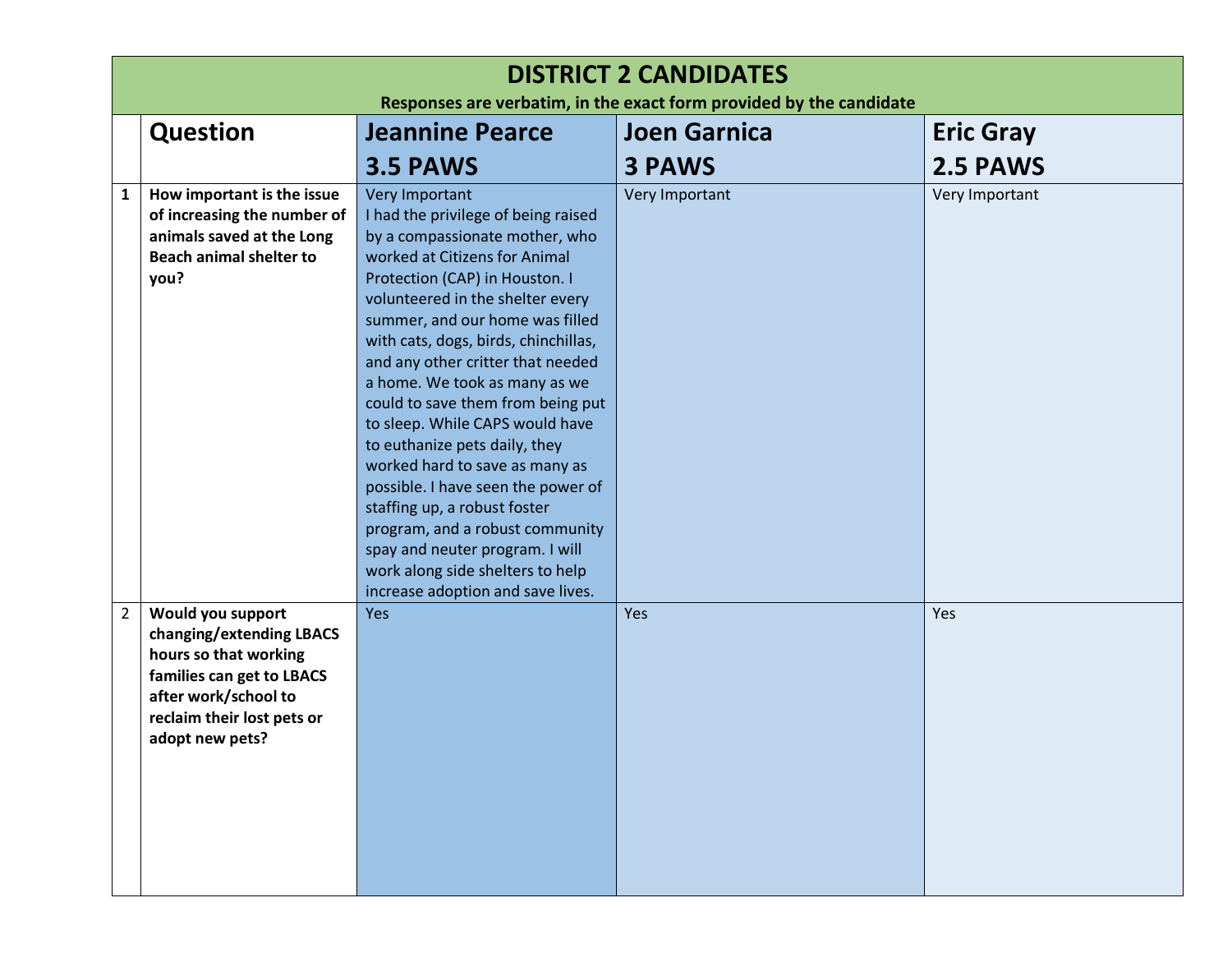| $\overline{3}$ | Would you support a public<br>commitment by the City to<br>an LBACS adoption program<br>to help place the 72% of<br>animals not taken in by<br>SpcaLA, with the goal of<br>adopting out at least 25%<br>of all LBACS animals to<br>homes?                                                                                                                                                                                                                                                                                                                           | Yes                                              | Yes                                                                                                                                                     | Yes |
|----------------|---------------------------------------------------------------------------------------------------------------------------------------------------------------------------------------------------------------------------------------------------------------------------------------------------------------------------------------------------------------------------------------------------------------------------------------------------------------------------------------------------------------------------------------------------------------------|--------------------------------------------------|---------------------------------------------------------------------------------------------------------------------------------------------------------|-----|
| $\overline{4}$ | <b>Would you support LBACS</b><br>adopting out animals after<br>3 days as permitted by<br>California state law, rather<br>than waiting 6 days, given<br>that only 14% of all<br>animals, including 4% of<br>cats and less than 1% of<br>kittens, are returned to<br>their owners?<br>[Note: 86% of animals at<br>LBACS are waiting for<br>owners who never come for<br>them. Many of them are<br>killed. To increase their<br>chances of leaving the<br>shelter alive, we support<br>making animals available<br>for adoption after 3 days as<br>permitted by law.] | Undecided<br>I'd need to see more - leaning yes. | <b>No</b><br>If I understand this question correctly, I<br>am in favor of a longer wait period to<br>help unite pet owners with their loved<br>animals. | Yes |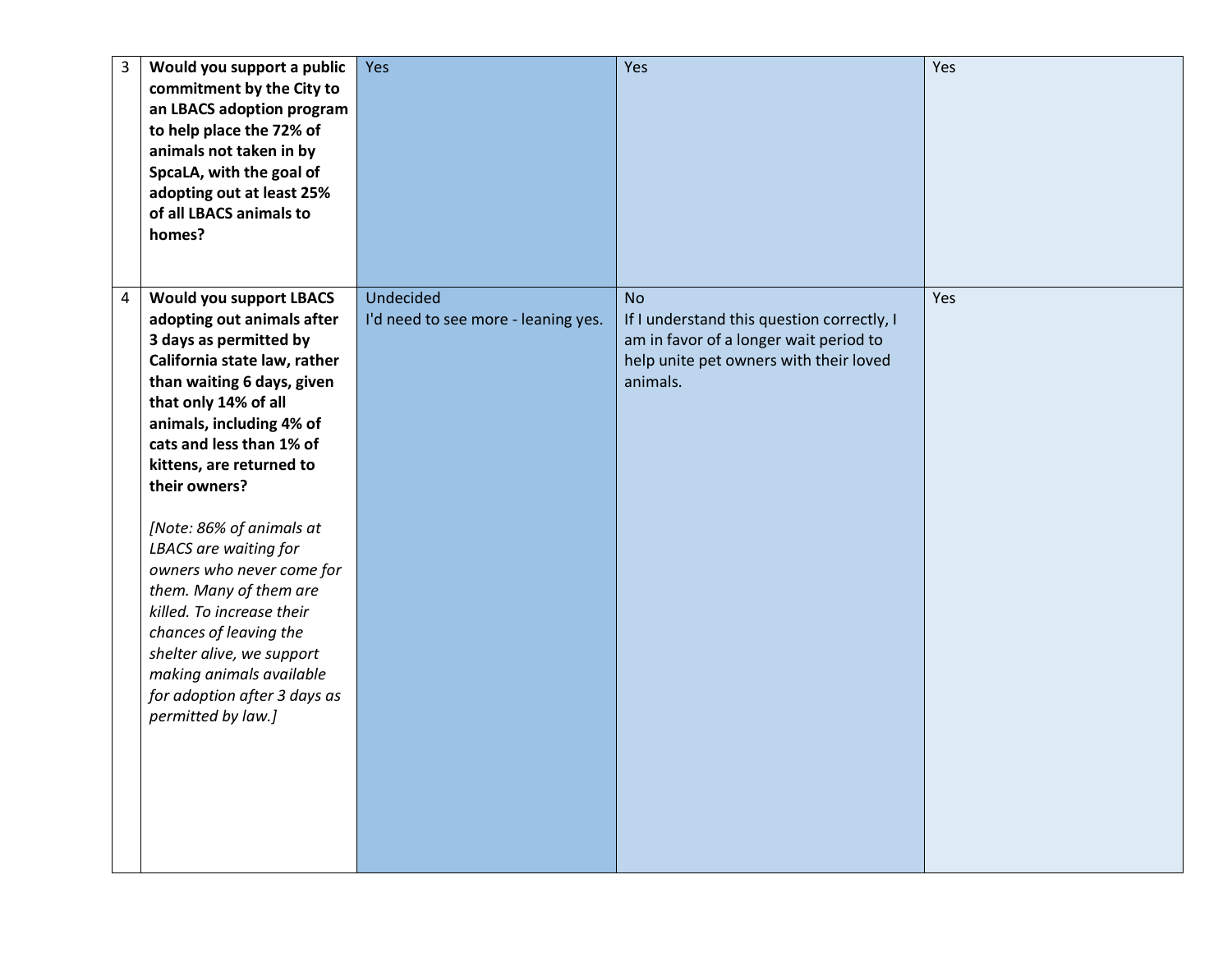| 5              | Would you support an              | <b>No</b>                           | Yes                                     | Undecided |
|----------------|-----------------------------------|-------------------------------------|-----------------------------------------|-----------|
|                | <b>LBACS policy allowing cats</b> | [Note: In a follow-up e-mail, Ms.   | Some of the policies in place, although |           |
|                | to be adopted out to              | Pearce stated that she would        | well intended, seem to exclude many     |           |
|                | qualified homes that would        | support adoptions to cats to        | loving people and homes from adopting   |           |
|                | allow the cat to go               | indoor homes and to                 | animals that need loving homes.         |           |
|                | outdoors, given that 46% of       | indoor/outdoor homes if the         |                                         |           |
|                | cats and kittens were             | alternative is death. LBACS cats    |                                         |           |
|                | euthanized at the LBACS           | and kittens have a 46% chance of    |                                         |           |
|                | animal shelter in 2015?           | being killed. Stayin' Alive Long    |                                         |           |
|                |                                   | Beach believes it is appropriate to |                                         |           |
|                |                                   | adopt a cat to both indoor and      |                                         |           |
|                |                                   | indoor/outdoor homes because        |                                         |           |
|                |                                   | LBACS has a high kill rate for cats |                                         |           |
|                |                                   | and kittens - outdoor is better     |                                         |           |
|                |                                   | than dead.]                         |                                         |           |
|                |                                   |                                     |                                         |           |
|                |                                   |                                     |                                         |           |
| 6              | Would you support the             | Yes                                 | Yes                                     | Yes       |
|                | establishment of a foster         |                                     |                                         |           |
|                | program at LBACS that             |                                     |                                         |           |
|                | would target placement of         |                                     |                                         |           |
|                | at least 150 animals in           |                                     |                                         |           |
|                | foster homes in the first         |                                     |                                         |           |
|                | year of implementation?           |                                     |                                         |           |
|                |                                   |                                     |                                         |           |
|                |                                   |                                     |                                         |           |
|                |                                   |                                     |                                         |           |
| $\overline{7}$ | Would you support a               | <b>Yes</b>                          | Undecided                               | Yes       |
|                | declared goal of a 90% save       |                                     | Would like to learn more about this     |           |
|                | rate at the city animal           |                                     | program.                                |           |
|                | shelter and monthly shelter       |                                     |                                         |           |
|                | management performance            |                                     |                                         |           |
|                | reports posted on the             |                                     |                                         |           |
|                | <b>LBACS website</b>              |                                     |                                         |           |
|                | demonstrating                     |                                     |                                         |           |
|                | progress toward that goal?        |                                     |                                         |           |
|                |                                   |                                     |                                         |           |
|                |                                   |                                     |                                         |           |
|                |                                   |                                     |                                         |           |
|                |                                   |                                     |                                         |           |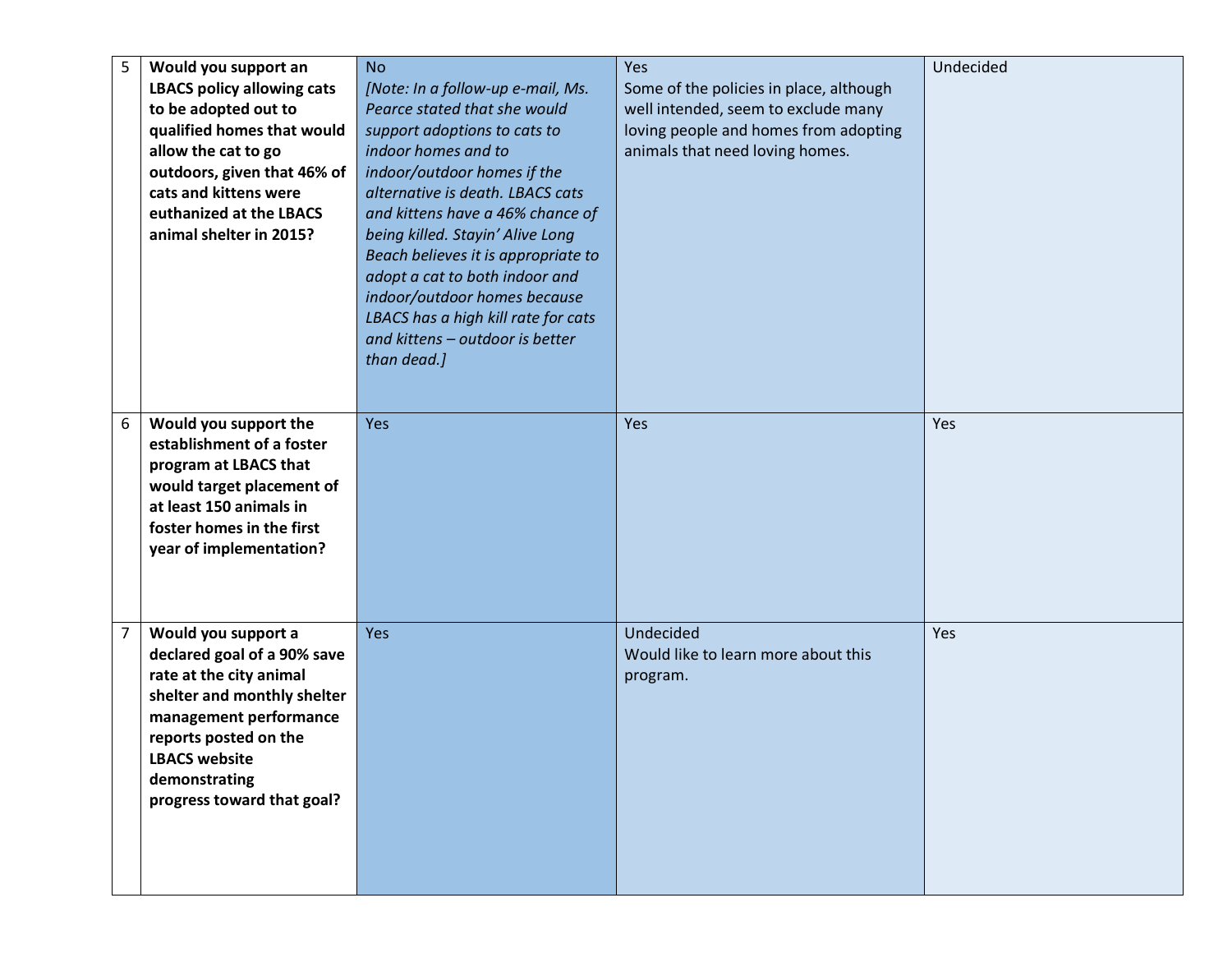| 8 | Would you support a<br>requirement for low-cost<br>continuing education (e.g.,<br>webinars, occasional<br>conferences) in how to<br>implement programs<br>designed to save lives for<br><b>LBACS employees?</b> | Yes                                                                                                                                                                                                                                                                                                                                                                                                                                                                                                                                                                                                                                                                                                                                                                                                                                                                                                        | Yes                                                                                                                                                                                                                                                                                                                                                                                                                                | Yes                                             |
|---|-----------------------------------------------------------------------------------------------------------------------------------------------------------------------------------------------------------------|------------------------------------------------------------------------------------------------------------------------------------------------------------------------------------------------------------------------------------------------------------------------------------------------------------------------------------------------------------------------------------------------------------------------------------------------------------------------------------------------------------------------------------------------------------------------------------------------------------------------------------------------------------------------------------------------------------------------------------------------------------------------------------------------------------------------------------------------------------------------------------------------------------|------------------------------------------------------------------------------------------------------------------------------------------------------------------------------------------------------------------------------------------------------------------------------------------------------------------------------------------------------------------------------------------------------------------------------------|-------------------------------------------------|
| 9 | Do you have any pets of<br>your own? If yes, please<br>tell us about them (Dog,<br>cat, etc.)                                                                                                                   | Yes<br>Isabella Marie, Izzy for short, is<br>part of our family. I rescued Izzy<br>from under a bush 12 years ago,<br>she was just a few weeks old and<br>wild as could be. We currently had<br>another cat, Pirate who was<br>actually slotted to be euthanized<br>due to his physical disability. We<br>didn't want to negatively impact<br>Pirate, so I only kept Izzy over<br>night. The next day she rode in my<br>lap an hour to my mothers work at<br>CAP and it was there they said if<br>we had not brought her in she<br>would not of survived. She had a<br>tumor the size of a golf ball. I of<br>course went back and brought her<br>home. She was a wild kitty for<br>many years. I spent many days<br>snuggling her and finally she<br>calmed down. Pirate passed away<br>years ago. Izzy's new best friend is<br>my 3 year old daughter Jubilee.<br>We hope to get another rescue<br>soon. | Yes<br>We have two small rescue dogs named<br>Mac and Tosh. Mac and Tosh are siblings<br>from the same litter that look nothing<br>alike. They are, from what we know, a<br>mix of poodle, chihuahua, and maltese<br>breeds. They'll be two on May 31st. Mac<br>and Tosh get along great with our almost<br>one year-old twin sons. We absolutely<br>adore Mac and Tosh in our home. We are<br>fortunate that we found each other. | <b>Yes</b><br>I have two cats: Misty and Rubin. |